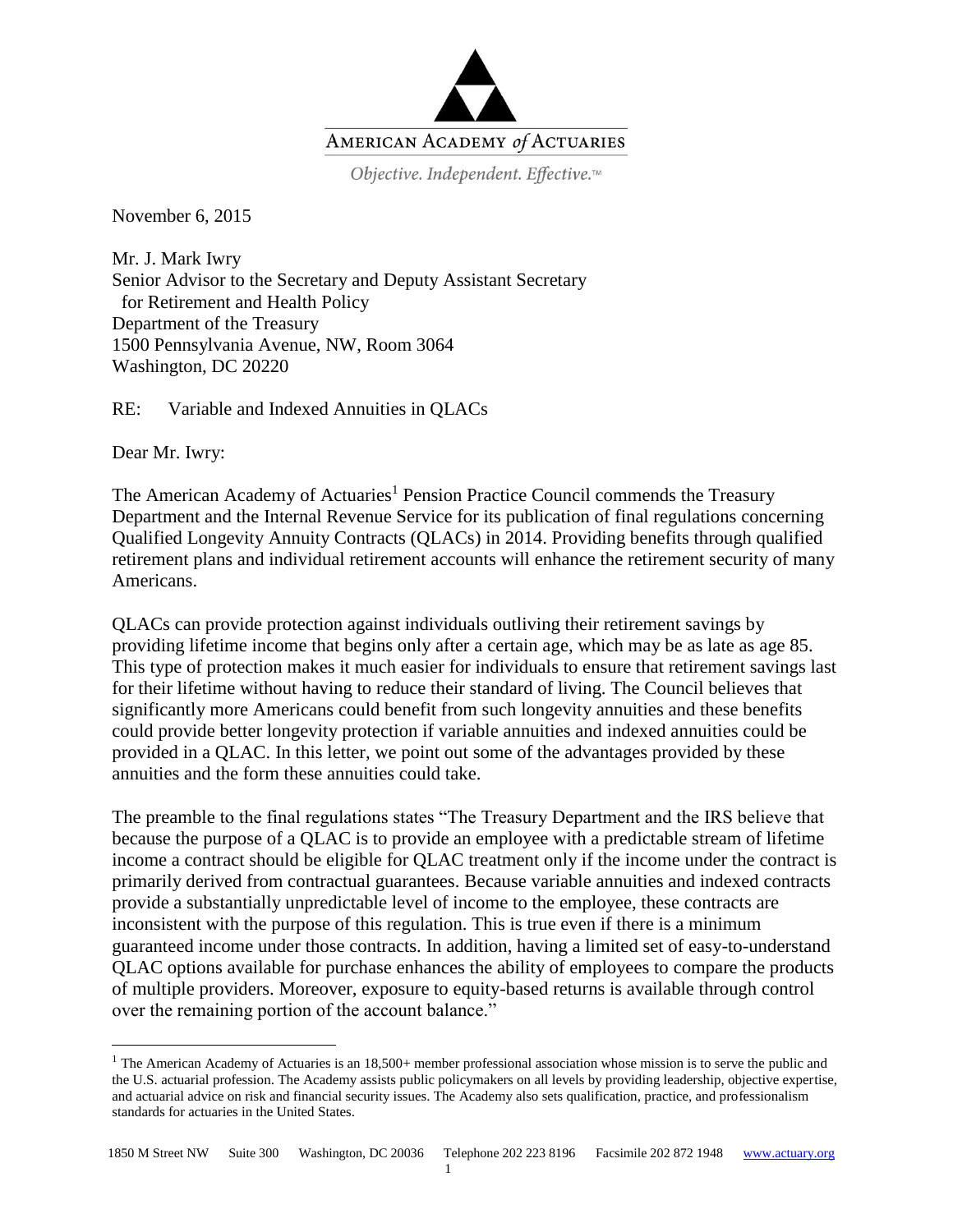This letter first defines the type of variable and indexed QLACs that we believe would be in keeping with the purpose of these regulations and then discusses each of the concepts addressed in this part of the preamble. In the regulation, no distinction was made between variable annuities and indexed annuities; however, there are significant regulatory and structural differences. Consequently, our comments recognize the characteristics of each type of annuity.

# **Variable and Indexed QLACs**

We appreciate that a typical IRC Section 817 variable annuity is not that different from retaining the funds in the account balance. A Section 817 variable annuity also typically would provide a death benefit no less than the account balance, which would not be allowed in a QLAC. Variable QLACs, however, could be designed differently so that the focus is on income protection. A variable QLAC should require that there is no surrender value after the time of purchase (the same as a fixed QLAC). Only annuity distributions should be available and death benefits should be subject to the same restrictions as other QLACs.

Variable QLACs can be designed to provide a participant with a stream of lifetime income and the potential of sustaining the desired level of purchasing power by using the same mechanism that applies to variable benefits in defined benefit plans (adjustment to payouts based on investment performance relative to a target or "hurdle" rate.) A variable QLAC design also would provide a greater incentive for individuals to purchase a QLAC at younger ages, when they might otherwise be concerned about the opportunity cost of not investing their savings in equity-linked investments. This greater utilization of QLACs would be consistent with the Treasury Department's stated objective of enhancing the retirement security of American workers.

Indexed annuities are different from variable annuities insofar as the basis for interest credits is similar to that for traditional fixed annuities; however, in lieu of crediting fixed interest, the amount of the credit is used to purchase call options that support interest crediting that varies with the change in an index, most commonly an equity index. This means that the annual growth on an indexed annuity is less volatile than that of a variable annuity and more volatile than that of a traditional fixed annuity (which has no volatility).

Indexed QLACs could be designed to provide a participant with a stream of lifetime income calculated in relation to whether the interest credit, with a 0% floor, exceeded or fell below a hurdle rate. This would be the same mechanism as with a variable QLAC, except that the dispersion of results would be more limited, including both reduced annual upside potential and a limit on the maximum decrease in a given year. Another design could guarantee interest crediting at a level equal to the assumed discount rate in the annuity. This could guarantee that the lifetime income could never go down, but could increase. The upside potential is more limited than in other designs, but it would provide a guaranteed non-decreasing floor.

### **Purposes of QLACs**

We respectfully submit that just providing predictable income should not be the only purpose of a QLAC and fixed predictable income may not provide adequate financial security. We believe that the main purpose of a QLAC should be to protect individuals against risks that they may not be able to effectively manage otherwise. Although individuals can, through their own investment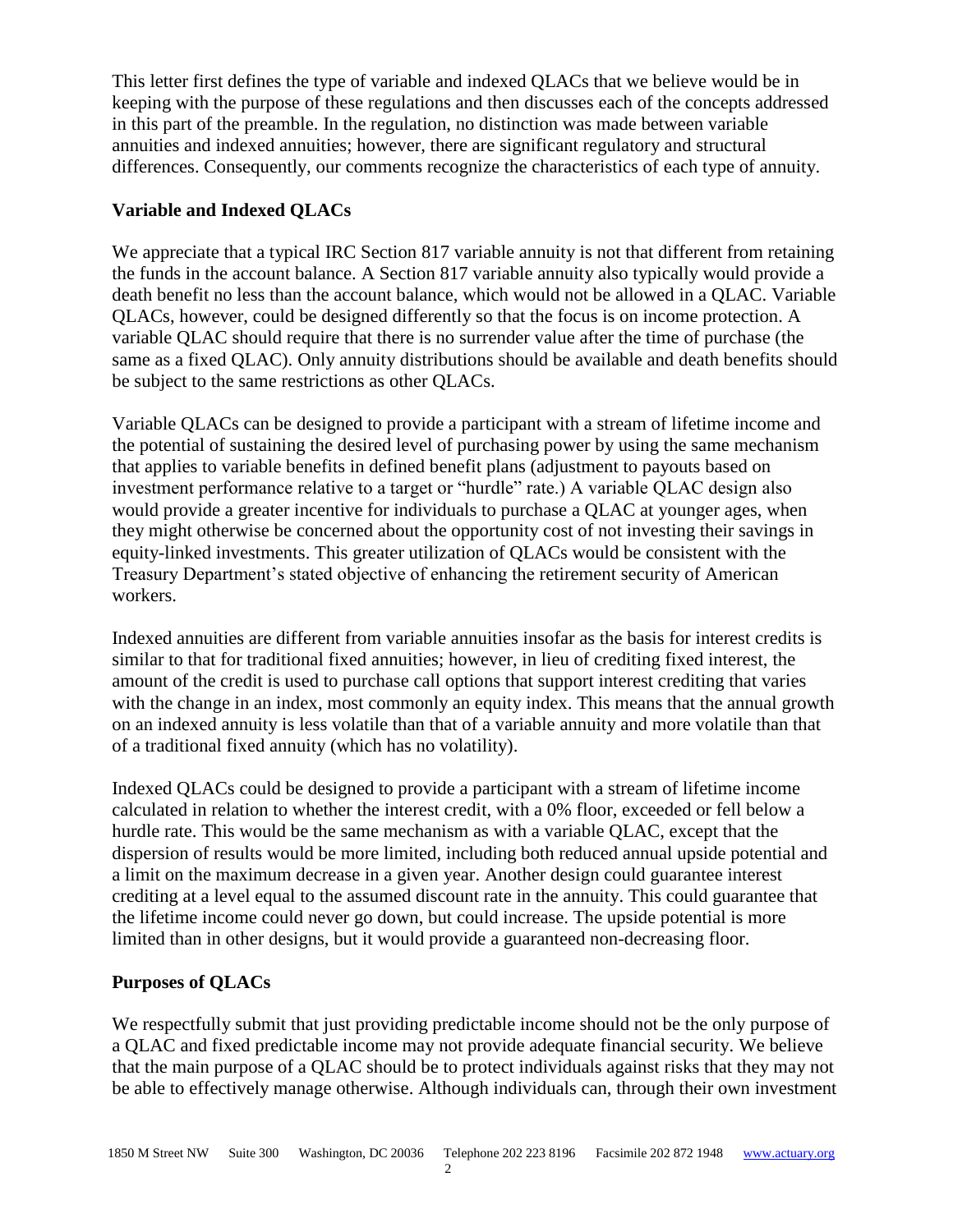choices, reduce the volatility of investment returns, individuals cannot effectively manage the risk of outliving their assets without a accepting a significant reduction in near-term spending. We believe the primary purpose of a QLAC should therefore be to guard against this longevity risk through pooling of mortality experience. Another purpose for some participants would be to protect against inflation risk, and for some participants the best way to do this may mean accepting some volatility in the resulting payment stream.

Inflation is an integral part of our economy and is especially difficult for a retiree to address. Over 20 years (which is likely to be a typical deferral period for a QLAC), even the current benign inflation rate of two percent would see an individual's purchasing power reduced by one third And inflation is unlikely to be significantly less than this as the Board of Governors of the Federal Reserve System has continued to maintain a goal of two percent inflation.<sup>2</sup> Should inflation increase to the levels seen in the 1970s or 1980s, fixed QLACs would not accomplish their intended purpose.

The final regulations were helpful in that inflation-indexed annuities were explicitly allowed. But an inflation-indexed annuity costs significantly more than a level-payout fixed annuity. This may be exacerbated by the limited supply (and thus relatively high cost) of the investments that are adequate to hedge the risks, and perhaps because expense allocations and risk charges are greater when the insurer believes the market for these annuities to be small. Alternatives such as variable or equity indexed QLACs would help provide a large, less expensive market and would thus encourage more participants to take advantage of the ability to pool longevity that QLACs create.

The difficulty with investing for inflation-indexed annuities also applies, to some extent, to fixed QLACs, which are also not very attractively priced in the current environment. A traditional annuity includes payments over the same post-age 85 period covered by the QLAC, but most of the value is associated with near-term (pre-85) payments. These near-term payments are much easier to manage with existing investments, minimizing the reinvestment risk as a percentage of the total contract value. As a result, a smaller risk margin can be built into the cost structure than is the case for QLACs. Consultants specializing in DC plans have reported that very few DC plan sponsors have added QLACs thus far, and we have heard that QLAC purchases in IRAs have been similarly slow. The slow pace of adoption may be at least partially due to an unwillingness to incur the cost of the reinvestment risk. This outcome defeats the longevity protection objective that QLACs were designed to address.

A variable QLAC would eliminate the insurer's reinvestment risk, enabling the insurer to offer more attractive pricing. Underlying investment strategies can still be designed to reduce investment volatility as the insured reaches the target payout age (through strategies similar to those underlying target date funds). Indexed QLACs would not provide these additional advantages and so would be priced somewhat higher, but the upside potential will still be attractive to many individuals. In both cases the insurer bears additional mortality risk cost because of the potential of increasing annuity payments; however, this mortality risk is outweighed in variable QLACs by the lack of reinvestment risk.

 $\overline{a}$ 

<sup>2</sup> Board of Governors of the Federal Reserve System Press Release September 17, 2015.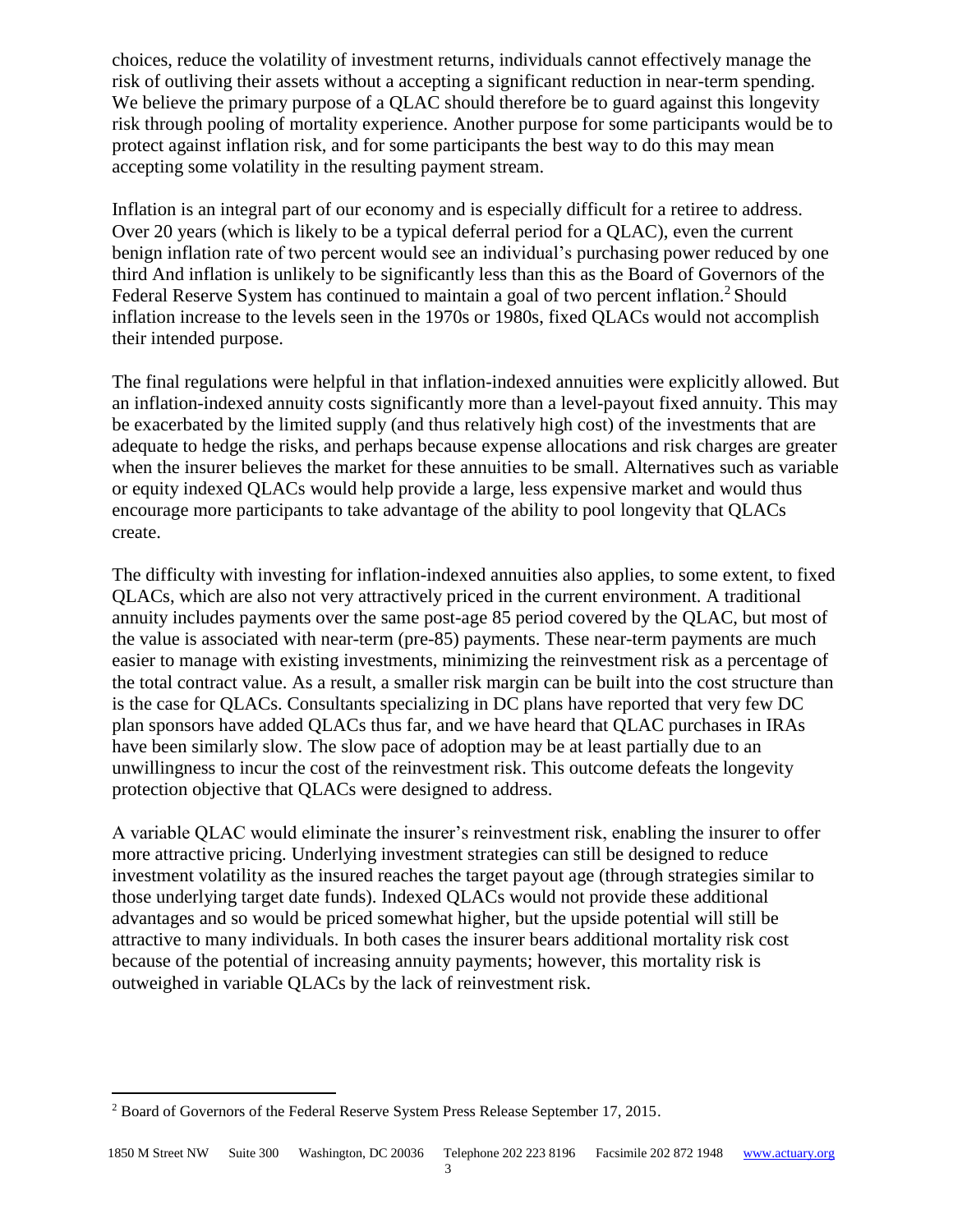## **Consistent With Purpose of Regulation**

The mere fact that a variable or an indexed annuity is less predictable than a fixed annuity does not make it inconsistent with providing longevity protection. The purpose of the regulation should be to allow a mechanism that provides financial security to retirees who survive to an advanced age though pooling of longevity risk. A variable annuity is likely to be more successful at maintaining a particular level of purchasing power than a fixed annuity. This is also true of an indexed annuity, but to a lesser degree. We agree that a variable annuity may not provide as much guarantee of maintaining purchasing power as an inflation indexed annuity, but if guarantee of maintaining purchasing power were the only criterion, then fixed annuities would also fall short. Allowing QLACs to be paid as fixed annuities indicates an acceptance that other considerations, such as affordability, may outweigh guaranteed maintenance of purchasing power, as such variable annuities are at least as attractive as fixed annuities. Under the variable annuity approach, investment volatility can still be reasonably managed through control of the investments backing the annuity, or through management of an individual's remaining investments.

## **Sufficiently Easy-to-Understand Option**

While variable and indexed annuities are more complex than fixed annuities, their relative complexity should not be an obstacle for most retirees. The concept can be explained relatively simply—the retiree receives a lifetime income that increases when investment returns exceed a benchmark and declines (except in certain equity-indexed QLAC designs) when investment returns fall short of the benchmark. A retiree with assets in a defined contribution plan will be familiar with the concept that income can increase when returns are good, but will decrease when returns are poor. The variable and indexed annuities operate the same way but in addition provide a guarantee that the income will never stop during a retirees' lifetime. It needs to be acknowledged that their complexity may make it difficult for some retirees to be comfortable with them. While some retirees find having to choose among any optional benefit forms to be challenging, other retirees appreciate the availability of sophisticated optional benefit forms that better address their retirement goals. Given that these are only additional options, we do not believe that all retirees should be precluded from the advantages of variable and indexed QLACs because they might not be appropriate for some retirees.

### **Appropriate Allocation of Equity Exposure**

The concept behind longevity annuities is to provide financial security beyond the average life expectancy with the balance of the account providing financial security in the income deferral period. The Treasury and the IRS allow the participant to take significant equity risk with the account balance remaining after the insurance is purchased for multiple purposes including protection against inflation.

Conventional investment advice typically provides that more risk can be taken with assets that are not needed for many years. Current regulations require the opposite approach with respect to longevity annuities. The regulation has no influence on the individual's investment choices relating to the assets that will be used to meet expenses prior to the QLAC start date, allowing the retiree to take additional risk with assets needed in the next 15 to 20 years. However, individuals are not permitted to take any investment risk with the assets invested in a QLAC,

4